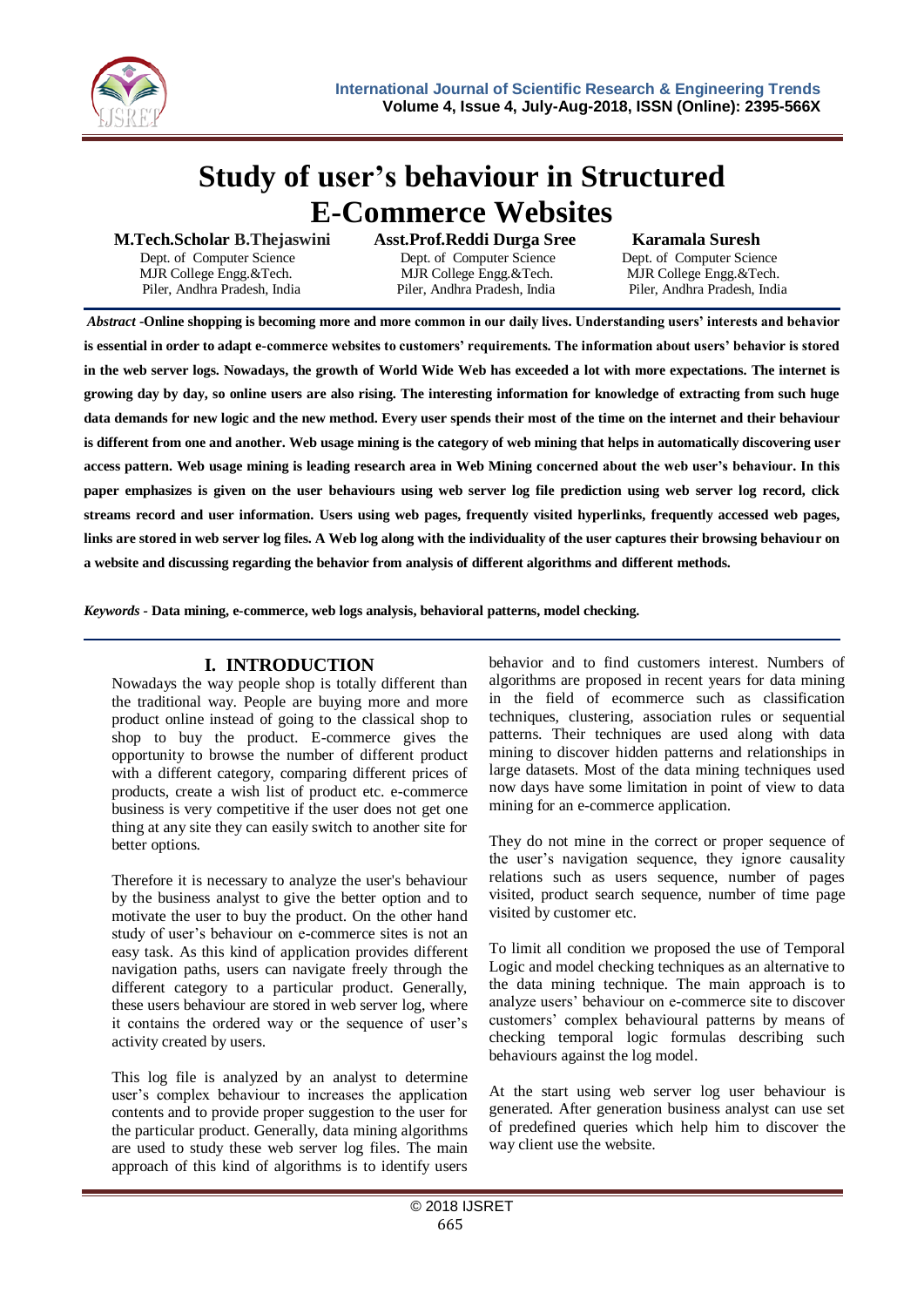

#### **II. EXISTING SYSTEM**

An e-commerce website is an open system where almost any customer behaviour is possible. This flexibility makes the discovery of a process-oriented model representing customers' behaviour a difficult task. This is so because there are so many different possible interactions that the final process model is either an over fitting spaghetti model or an under fitting flower model, from which no useful analysis can be done.

As a consequence, data mining techniques have been preferred for the analysis of e-commerce websites. Nevertheless, today's data mining techniques and tools have some constrains from the analysis point of view. On the one hand, they do not work in a direct way with the sequences of events (the click stream and all the data associated to each click) generated during the user's navigation through the website, but with an abstraction of such sequence, a kind of global photograph that ignores causality relations.

Such abstraction describes what happened during the session of a customer by means of a set of summarized data, such as the number of visited web pages, the frequency with which each product category was visited, or the time customers spend on a web page or category, for instance. On the other hand, most techniques are only able to classify these abstractions or discover simple relationships among certain high-level events of interest.

## **III.DISADVANTAGES OF EXISTING SYSTEM**

- For implementing mining techniques to predict the user's behaviour is computationally very expensive
- Currently, there are powerful commercial tools for analyzing logs of e-commerce websites, being Google Analytics one of the main ones.

They have some disadvantages with respect to the logbased analysis, such as dependence on JavaScript and cookies, the necessity of adding page tags to every page, the complexity of tag-based implementations, and the fact that, as a result, customers may experience a change in the download time of the website, or privacy concerns, for instance.

#### **III PROPOSED SYSTEM**

In this paper we propose the use of Temporal Logic and model checking techniques as an alternative to data mining techniques. Such techniques have proved their applicability for open systems. We propose here a methodology for using it in structured e-commerce websites. The goal is to analyse the usage of e-commerce websites and to discover customers' complex behavioural patterns by means of checking temporal

logic formulas describing such behaviours against the log model.

At the beginning, web server logs are pre-processed to extract the detailed traces (sequences of events of a user session). Events can be user or system actions performed when a client visits a product or product category page, when he or she adds a product to the wishlist, when the search engine is used, etc. The business analyst can use a set of (predefined) temporal logic patterns to formulate queries that could help him to discover and understand the way clients use the website.

Considering the website structure and contents as well as the different types of user's actions, these queries can check the existence of complex causality relationships between events contained in the client sessions. From the tool point of view, the necessity of having control on the way the checking algorithms are applied, as well as the disappointing performance results we obtained when using some model checking tools at our disposal, mainly when used against big models, drove us towards the interest of developing a specific model checking tool. We did it using the SPOT libraries for LTL model checking.



Fig.1 Behavior of the customer.

#### **IV.ADVANTAGES OF PROPOSED SYSTEM**

- The advantage of our mining technique is that this provides causal relations among events of a user trace, instead of providing with a global view of the whole session.
- The proposed system can be executed in parallel. deploying different parallel servers with different parts of the log and executing the queries in parallel

#### **V.DATA PREPROCESSING**

The initial step of web usage mining analysis is data preprocessing. The raw data have relatively low business value unless they can be transformed and processed to produce actionable knowledge. Therefore, in order to enable the analysis, raw logs must be pre-processed to discard uninteresting requests, to identify user sessions and to prepare the log to enable its analysis.

The pre-processing step can be split into three main phases:

• Log cleaning.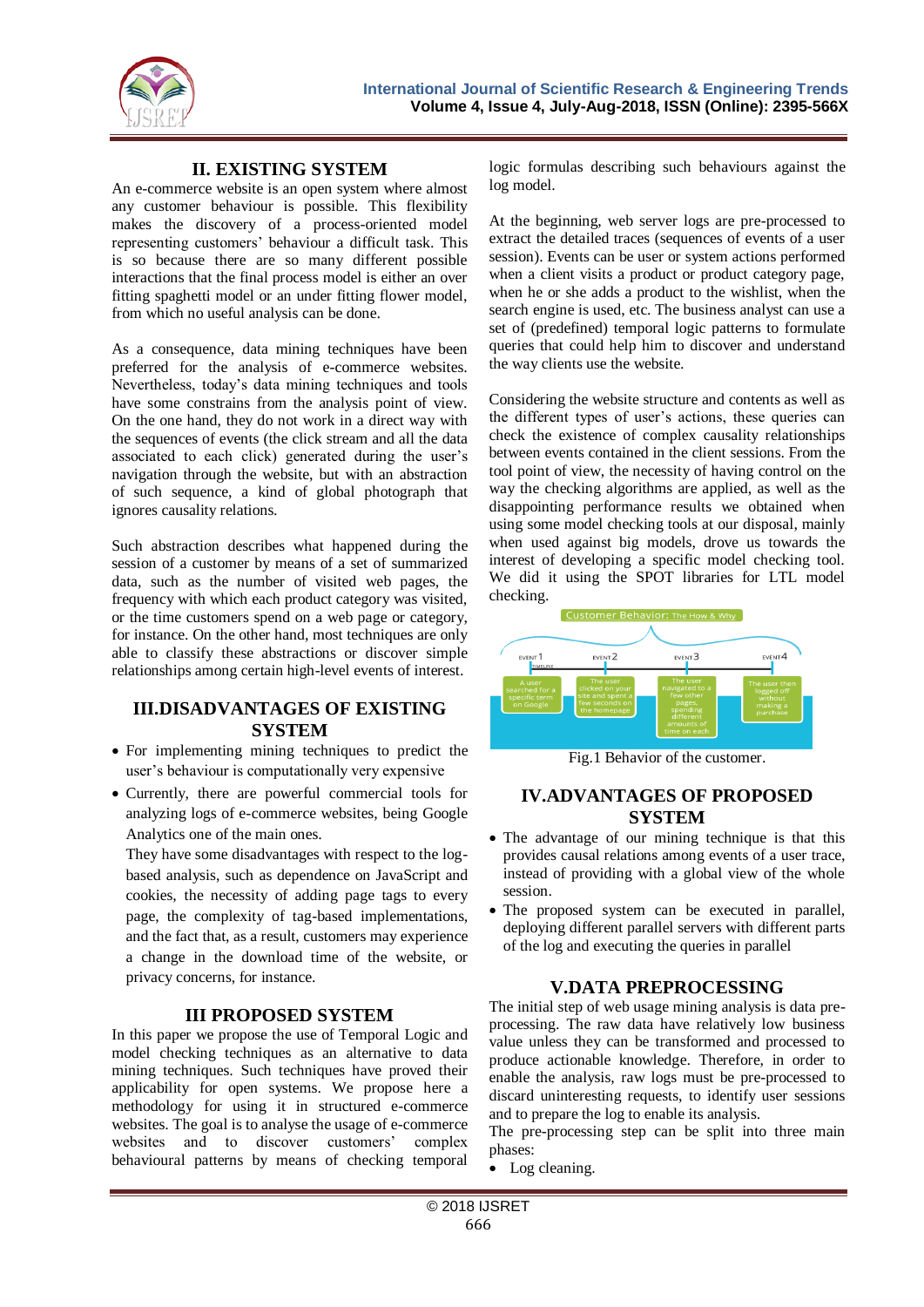

- User identification.
- Log preparation.

## **VI.IDENTIFYING USERS BEHAVIOURAL PATTERNS**

The goal of this analysis is to identify meaningful usage patterns that could be used to improve the Up & Scrap website design. In this respect, we are mainly interested in detecting the most relevant and used parts of the website and the relationship existing between them, as well as identifying behavioral patterns related to the buying process. For that, we present the queries along with the question that they intend to answer, the results of the queries, the interpretation of the results and the actions proposed to improve the website, if any.



Fig. 2 Homepage of the Up and Scrap website.

### **IV. CONCLUSION**

In the case of open systems, where the sequences of interactions (stored as system logs) are not constrained by a workflow, process mining techniques whose objective is to extract a process model will usually provide with either over fitting spaghetti models or under fitting flower models, from which little interesting information can be extracted. A more flexible approach is required. In the paper we apply LTL-based model checking techniques to analyses e-commerce web logs. To enable this analysis, we have proposed a common way of representing event types and attributes considering the e-commerce web structure, the product categorization and the possibilities of users to navigate throw the website according to such organization.

#### **REFERENCES**

- [1]. J. B. Schafer, J. A. Konstan, and J. Riedl, "Ecommerce recommendation applications." Hingham, MA, USA: Kluwer Academic Publishers, Jan.2001, vol. 5, no. 1-2, pp. 115–153.
- [2]. N. Poggi, D. Carrera, R. Gavalda, J. Torres, and E. Ayguad´e, "Characterization of workload and resource consumption for an online travel and booking site," in Workload Characterization (IISWC), 2010 IEEE International Symposium on. IEEE, 2010, pp. 1–10.
- [3]. R. Kohavi, "Mining e-commerce data: the good, the bad, and the ugly," in Proceedings of the seventh ACM SIGKDD international conference on Knowledge discovery and data mining. ACM, 2001, pp. 8–13.
- [4]. W. W. Moe and P. S. Fader, "Dynamic conversion behavior at ecommerce sites," Management Science, vol. 50, no. 3, pp. 326–335, 2004.
- [5]. G. Liu, T. T. Nguyen, G. Zhao, W. Zha, J. Yang, J. Cao, M. Wu, P. Zhao, and W. Chen, "Repeat buyer prediction for e-commerce," in Proceedings of the 22Nd ACM SIGKDD International Conference on Knowledge Discovery and Data Mining, ser. KDD '16. New York, NY, USA: ACM, 2016, pp. 155– 164.
- [6]. J. D. Xu, "Retaining customers by utilizing technology-facilitated chat: Mitigating website anxiety and task complexity," Information & Management, vol. 53, no. 5, pp. 554 – 569, 2016.
- [7]. Y. S. Kim and B.-J. Yum, "Recommender system based on click stream data using association rule mining," Expert Systems with Applications, vol. 38, no. 10, pp. 13 320–13 327, 2011.
- [8]. R. Kosala and H. Blockeel, "Web mining research: A survey," SIGKDD Explor. Newsl., vol. 2, no. 1, pp. 1–15, Jun. 2000.
- [9]. F. M. Facca and P. L. Lanzi, "Mining interesting knowledge from weblogs: a survey," Data & Knowledge Engineering, vol. 53, no. 3, pp. 225– 241, 2005.
- [10]. C. J. Carmona, S. Ram´ırez-Gallego, F. Torres, E. Bernal, M. J. Del Jes´us, and S. Garc´ıa, "Web usage mining to improve the design of an ecommerce website: Orolivesur. com," Expert Systems with Applications, vol. 39, no. 12, pp. 11 243–11 249, 2012.
- [11]. Q. Song and M. Shepperd, "Mining web browsing patterns for ecommerce," Computers in Industry, vol. 57, no. 7, pp. 622–630, 2006.
- [12]. O. Arbelaitz, I. Gurrutxaga, A. Lojo, J. Muguerza, J. M. Prez, and I. Perona, "Web usage and content mining to extract knowledge for modelling the users of the bidasoa turismo website and to adapt it." Expert Syst. Appl., vol. 40, no. 18, pp. 7478– 7491, 2013.
- [13]. J. K. Gerrikagoitia, I. Castander, F. Reb´on, and A. Alzua-Sorzabal, "New trends of intelligent emarketing based on web mining for e-shops," Procedia-Social and Behavioral Sciences, vol. 175, pp. 75–83, 2015.
- [14]. Y. H. Cho and J. K. Kim, "Application of web usage mining and product taxonomy to collaborative recommendations in e-commerce," Expert Systems with Applications, vol. 26, no. 2, pp. 233 – 246, 2004.K.-J. Kim and H. Ahn, "A recommender system using fGAg kmeans clustering in an online shopping market." Expert